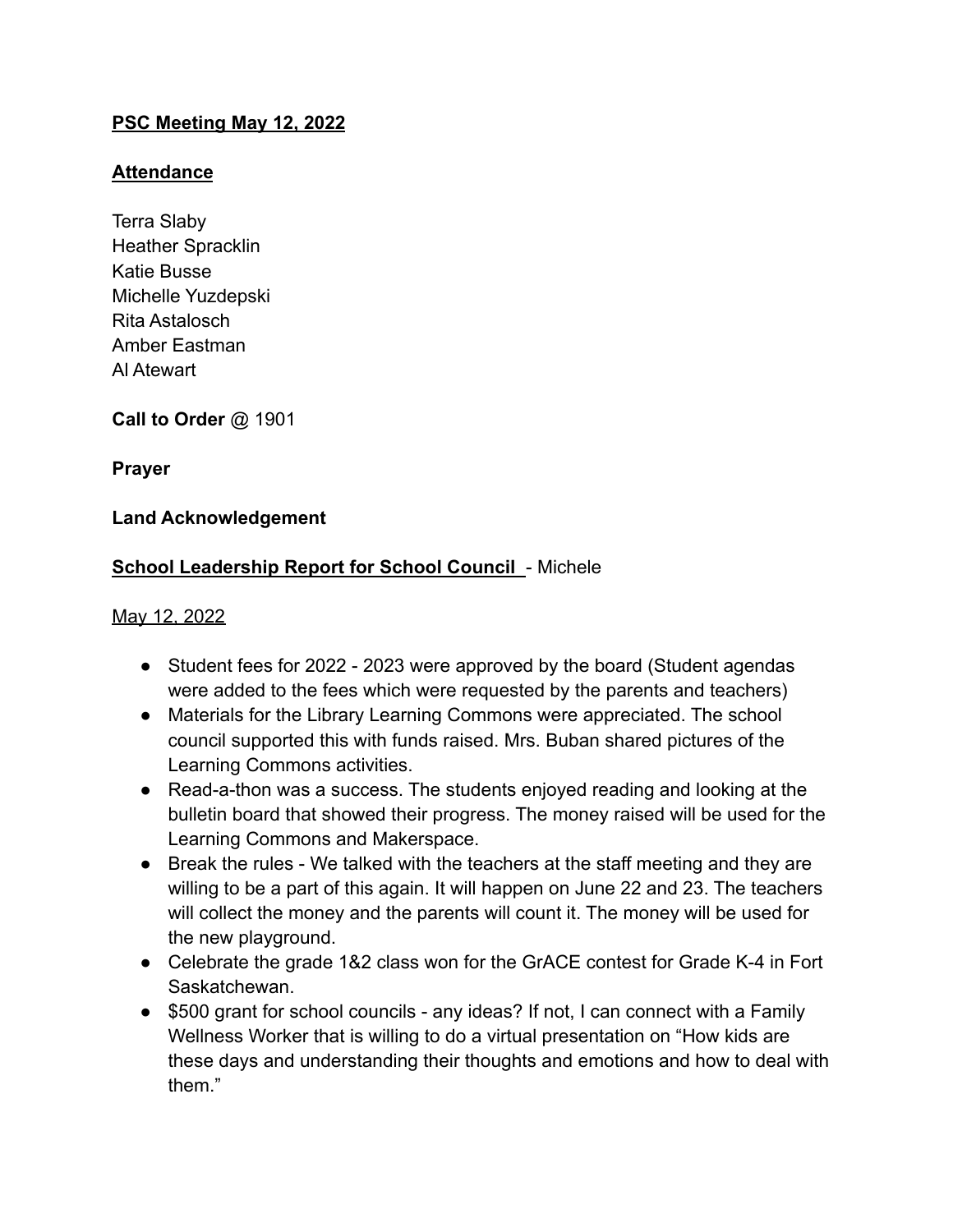● A new school sign with a new logo for the school has been designed. (Share the picture of the design and ask for input from the parents.)

## **School Council Teacher Report for May 2022** - Rita

# **Classroom Updates:**



**Grade 1**: The grade 1s **Grade** 1s will be going on a field trip

to the Edmonton Valley Zoo this month as part of their "Plants and Animals" unit in Science.

**Grade 2**: looking forward to attending the *Who Was Here Before Us?* program on June 2 and 3 at the Fort Heritage Precinct.

**Grade 3**: working on a novel study and descriptive writing skills - show don't tell **Grade 4**: Busy planting and learning about plant growth.

Brainwaves presentation on May 24. (sports and prevention of concussions and the brain) Year-end trip to Millenium Place booked for June 21 with St. John XXIII grade 4's. Farewell planned for June 15 at Year-End mass at the church.

**Music**: They have been working on drumming now

**Library Learning Commons:** Now that many of the Covid restrictions have been lifted we have been able to enjoy many of the STEAM learning connections and flexible seating arrangements that our OLA SC worked for in past years. Our students are enthusiastically building and creating with Keva planks and Lego, and finding the perfect spot to relax with a good book. Thank you, School Council, for making our Library Learning Commons such an inviting and child-centered environment. Please check out some photos here: <https://photos.app.goo.gl/kfCQ48kv59ywqWPZ9>

# **School Activities:**

# **Upcoming Events:**

- Spring Photo Day May 13th
- Grade 4's going to visit St. JPII at the beginning of June
- Father Tomaz is back from Poland and will be resuming classroom visits